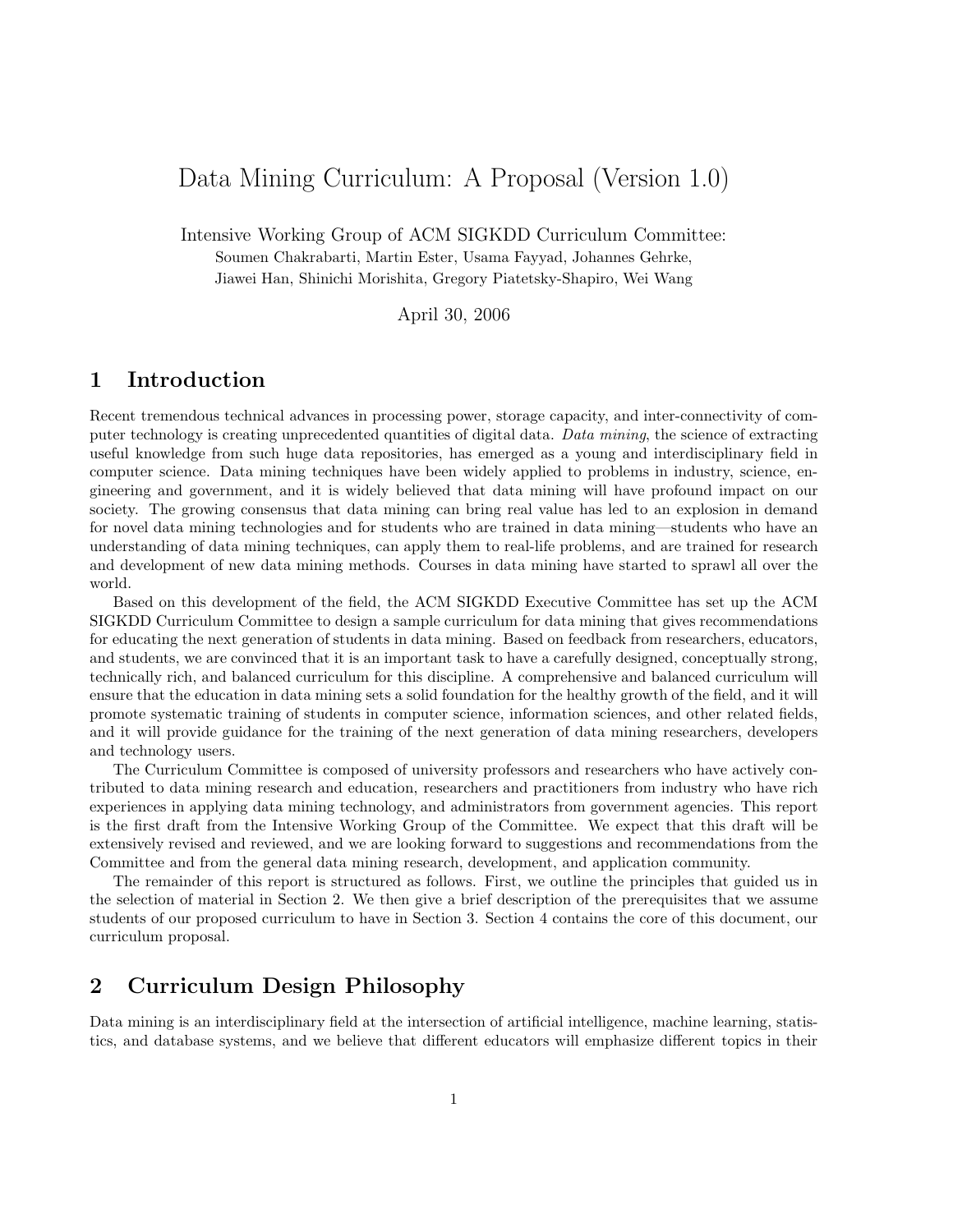courses. Thus we divided this curriculum proposal into two parts. The first part titled Foundations contains basic material that we believe should be covered in any introductory course on data mining. The second part called Advanced Topics is a comprehensive collection of material that can be sampled to complete an introductory course or selections of which can form the basis for an advanced course in data mining.

We believe that the teaching of data mining should concentrate on *long-lasting scientific principles and* concepts of the field. Thus instead of covering the last details of the most recent research, we designed the basic material to lay a solid foundation that opens the door to explore more advanced material.

The core endeavor in data mining is to extract knowledge from data; this knowledge is captured in a human-understandable *structure*. The discovery of structure in data is a multifaceted problem that includes the following components:

- Database and Data Management Issues: Where does the data reside? How is it to be accessed? What forms of sampling are needed? are possible? are appropriate? What are the implications of the database or data warehouse structure and constraints on data movement and data preparation?
- Data Preprocessing: What are the required data transformations before a chosen algorithm or class of algorithms can be applied to the data? What are effective methods for reducing the dimensionality of of the data so the algorithms can work efficiently? How are missing data items to be modelled? What transformations properly encode a priori knowledge of the problem?
- Choice of Model and Statistical Inference Considerations: What are the appropriate choices to ensure proper statistical inference? What are valid approximations? What are the implications of the inference methods on the expected results? How is the resulting structure to be evaluated? Validated?
- Interestingness Metrics: What makes the derived structure interesting or useful? How do the goals of the particular data mining activity influence the choice of algorithms or techniques to be used?
- Algorithmic Complexity Considerations: What choice of algorithms based on the size and dimensionality of data? What about computational resource constraints? Requirements on accuracy of resulting models? What are the scalability considerations and how should they be addressed?
- Post-processing of Discovered Structure: How are the results to be used? What are the requirements for use at prediction time? What are the transformation requirements at model application time? How are changes in the data or underlying distributions to be managed?
- Visualization and Understandability: What are the constraints on the discovered structure from the perspective of understandability by humans? What are effective visualization techniques for the resulting structure? How can data be effectively visualized in the context of or with the aid of the discovered structures?
- Maintenance, Updates, and Model Life Cycle Considerations: When are models to be changed or updated? How must the models change as the utility metrics in the application domain change? How are the resulting predictions or discovered structure integrated with application domain metrics and constraints?

The partial list above demonstrates that data mining involves many problems and many notions that have historically been studies in isolation. This necessitates a healthy coverage of a wide range of areas within the proposed curriculum.

# 3 Prerequisites

Data mining is a broad field that combines techniques from different areas in computer science and statistics. Our model curriculum assumes that students have basic background knowledge in the following areas: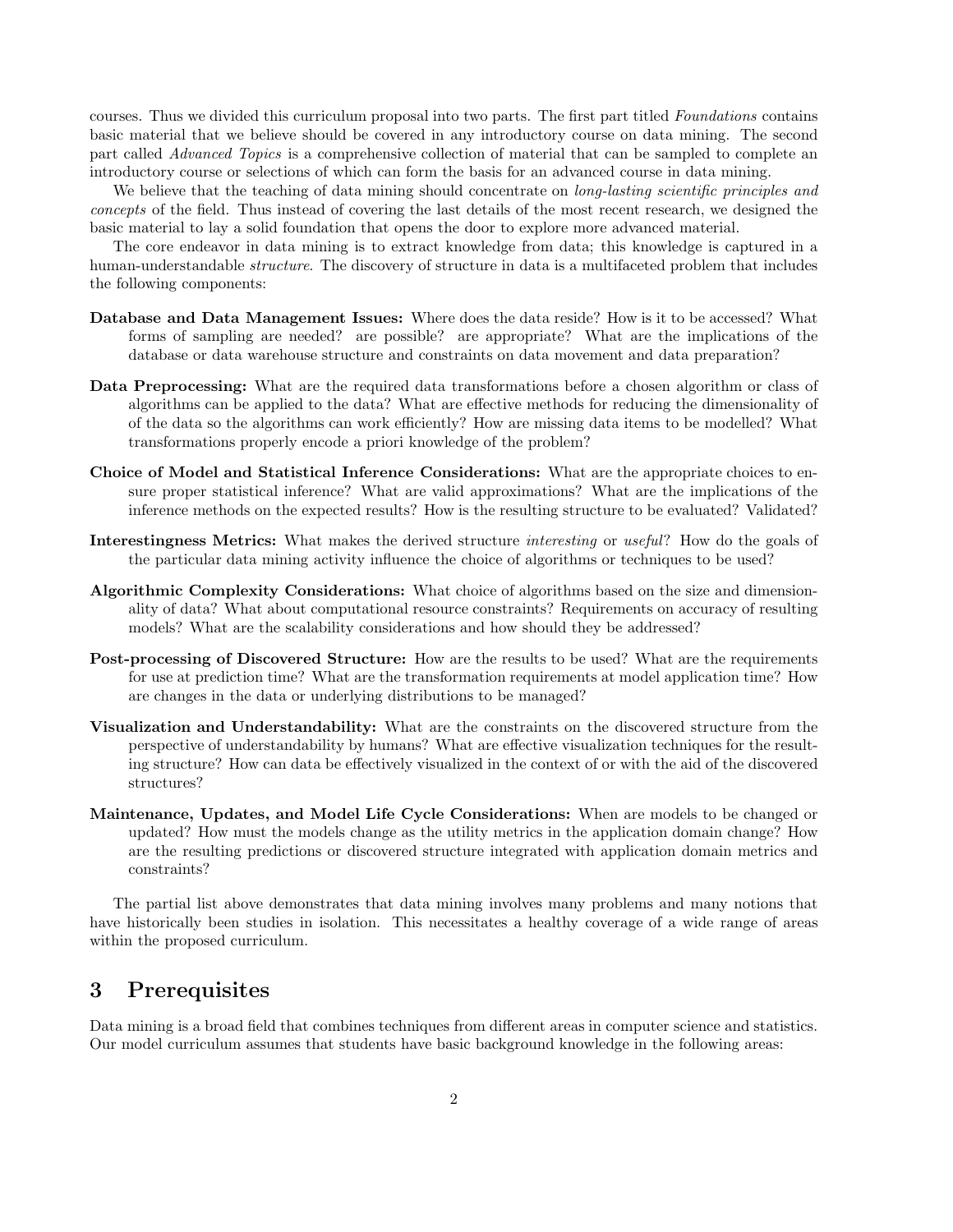- Database Systems: Data models, query languages, SQL, conceptual database design, query processing, and transaction processing.
- Statistics: Expectation, basic probability, distributions, hypothesis tests, ANOVA, and estimating a distribution parameter.

Linear Algebra: Vectors and matrices, vector spaces, basis, matrix inversion, and solving linear equations.

Algorithms and Data Structures: We assume familiarity with basic data structures and general maturity of students to understand algorithms written in pseudo-code.

We believe that most computer science seniors either have covered this material in previous courses, can pick up missing material in self-study, or that the missing material is introduced by the course instructor as necessary.

### 4 Course Topics and Models

Recall that we partitioned our curriculum into two parts: A course on Foundations and a course on Advanced Topics. A standard 14-week one semester introductory course on data mining (offered to either senior undergraduate or first-year graduate students) could cover all the units in Foundations and a selected set of units from the Advanced Topics. A selected set of units from the Advanced Topics can be covered in a second course.

### 4.1 Foundations (Course I)

- 1. Introduction. Basic concepts of data mining, including motivation, definition, the relationships of data mining with database systems, statistics, machine learning, different kinds of data repositories on which data mining can be performed, different kind of patterns and knowledge to be mined, the concept of interestingness, and the current trends and developments of data mining. The material can probably be introduced by showing a few case studies.
	- (a) Concepts of data mining: motivation, definition, the relationships of data mining with database systems, statistics, machine learning, and information retrieval.
	- (b) Knowledge discovery process: An overview of the Knowledge Discovery Process. Emphasis on the iterative and interactive nature of the KDD Process.
	- (c) Mining on different kinds of data: relational, transactional, object-relational, heterogeneous, spatiotemporal, text, multimedia, Web, stream, mobile, and so on.
	- (d) Mining for different kind of knowledge: classification, regression, clustering, frequent patterns, discriminant, outliers, and so on.
	- (e) Evaluation of knowledge: interestingness or quality of knowledge, including accuracy, utility (such as support), and relevance (such as correlation).
	- (f) Applications of data mining: market analysis, scientific and engineering process analysis, bioinformatics, homeland security, and so on.
- 2. Data Preprocessing. This unit will cover the following topics: (1) why preprocess the data? (2) basic data cleaning techniques, (3) data integration and transformation, and (4) data reduction methods. In particular, the following topics will be covered.
	- (a) Descriptive data summarization: This unit covers basic techniques for summarizing and describing data. It will cover: (1) computing the measures of central tendency such as mean, and mode, (2) computing the measures of data dispersion such as quantiles, boxplots, variances, standard deviation, and outliers, and (3) graphic display of basic statistical descriptions, such as histogram, scatter plot, boxplot, quantile-quantile plot, and local regression curves.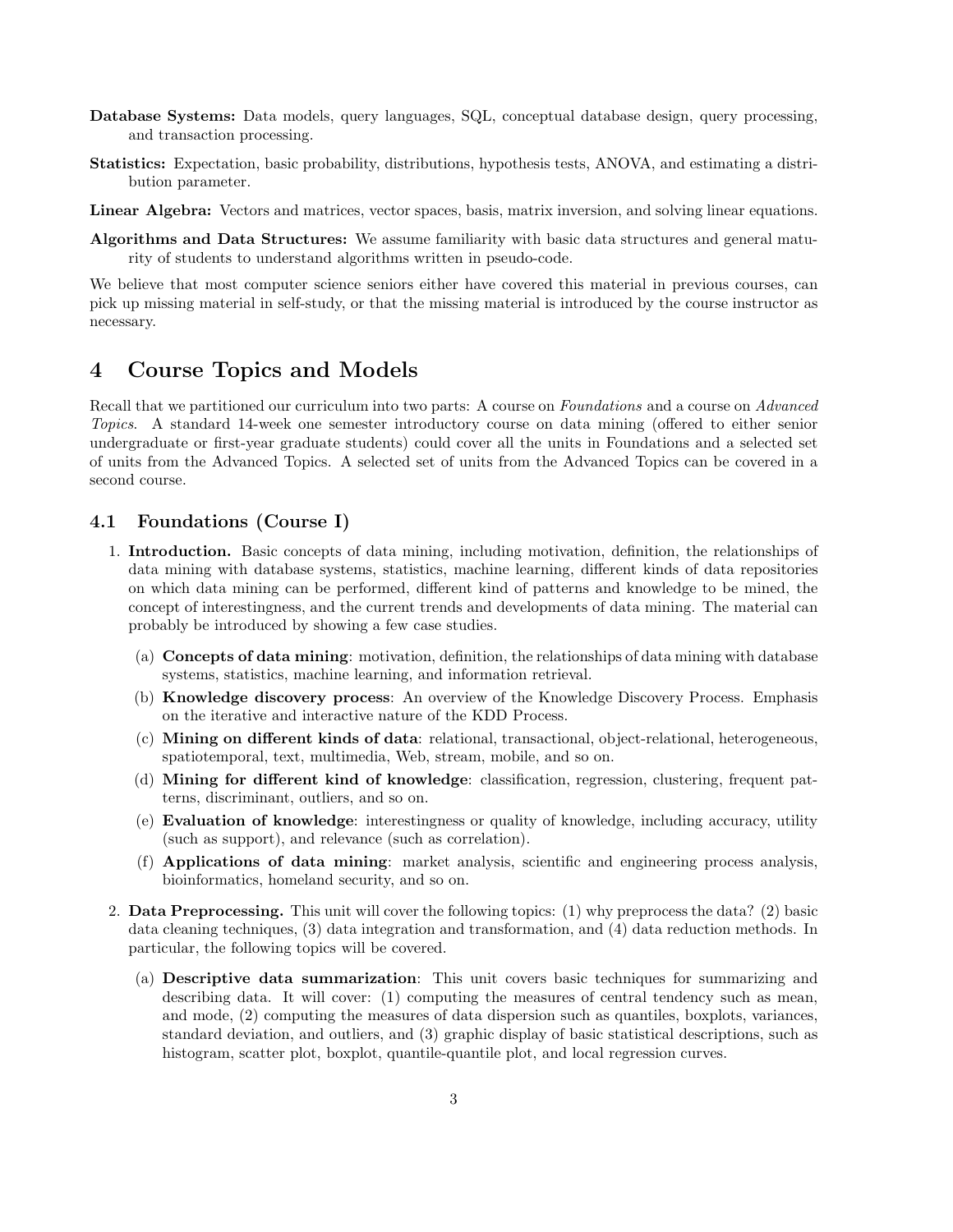- (b) Data cleaning methods: Basic techniques for handling missing values, noisy data, and inconsistent data, including typical binning, clustering, and regression methods for data cleaning.
- (c) Data integration and transformation methods: This includes data smoothing, data aggregation, data generalization, normalization, attribute (or feature) construction.
- (d) Basic data reduction methods: It introduces binning (histograms), sampling, and data cube aggregation.
- (e) Discretization and concept hierarchy generation: It covers discretization and concept hierarchy generation for numeric data (including binning, clustering, histogram analysis), and for categorical data (automatic generation of concept hierarchies).
- 3. Data Warehousing and OLAP for Data Mining. This unit introduces the concept of a data warehouse and its associated dimensional data model. It then introduces basic OLAP-style analysis on the data cube.
	- (a) Concept and architecture of data warehouse
	- (b) The dimensional data model: including dimensions and measures; star schema, snowflake schema, and fact constellations; data cube concept; concept hierarchies in the cube.
	- (c) OLAP Operations. OLAP operations in the multidimensional data model (drill-down, roll-up, slice and dice, pivot)
- 4. Association, correlation, and frequent pattern analysis. This unit covers the concepts and techniques for association, correlation, and frequent pattern analysis, including the following topics.
	- (a) Basic concepts: frequent patterns, associations, support and confidence of association rules, correlation measure, other objective functions or measures, a typical application scenario: market basket analysis.
	- (b) Frequent pattern mining methods: (1) the Apriori algorithm, (2) improvements to Apriori,  $(3)$  mining for max-patterns, closed patterns, and top-k patterns.
	- (c) Mining various kinds of frequent patterns: (1) multilevel and multidimensional association rules, (2) quantitative association rules, and (3) correlation analysis.
	- (d) Applications of association rules: (1) Web log analysis, (2) usage of association rules as classifiers
- 5. Classification. This unit covers the concepts and techniques for classification analysis, including the following topics.
	- (a) Basic concepts: classification
	- (b) Evaluation of classification: (1) evaluation metric, (2) validation for model selection, (3) overfitting, (4) comparing classifiers based on cost-benefit and ROC curves
	- (c) Bayesian classification: (1) foundation: Bayes theorem, (2) Naive Bayesian classification methods
	- (d) Decision tree and decision rule induction: (1) attribute selection and reduction, (2) basic top-down classification-tree induction schema, (3) pre/post-pruning uninformative subtrees, (4) extraction of rules from classification trees, (5) decision rule induction.
	- (e) Linear models for classification: (1) linear discriminant analysis, (2) classification by SVM (Support Vector Machine) analysis
	- (f) Basic concepts of nonlinear classification: (1) neural network, (2) SVM with nonlinear kernels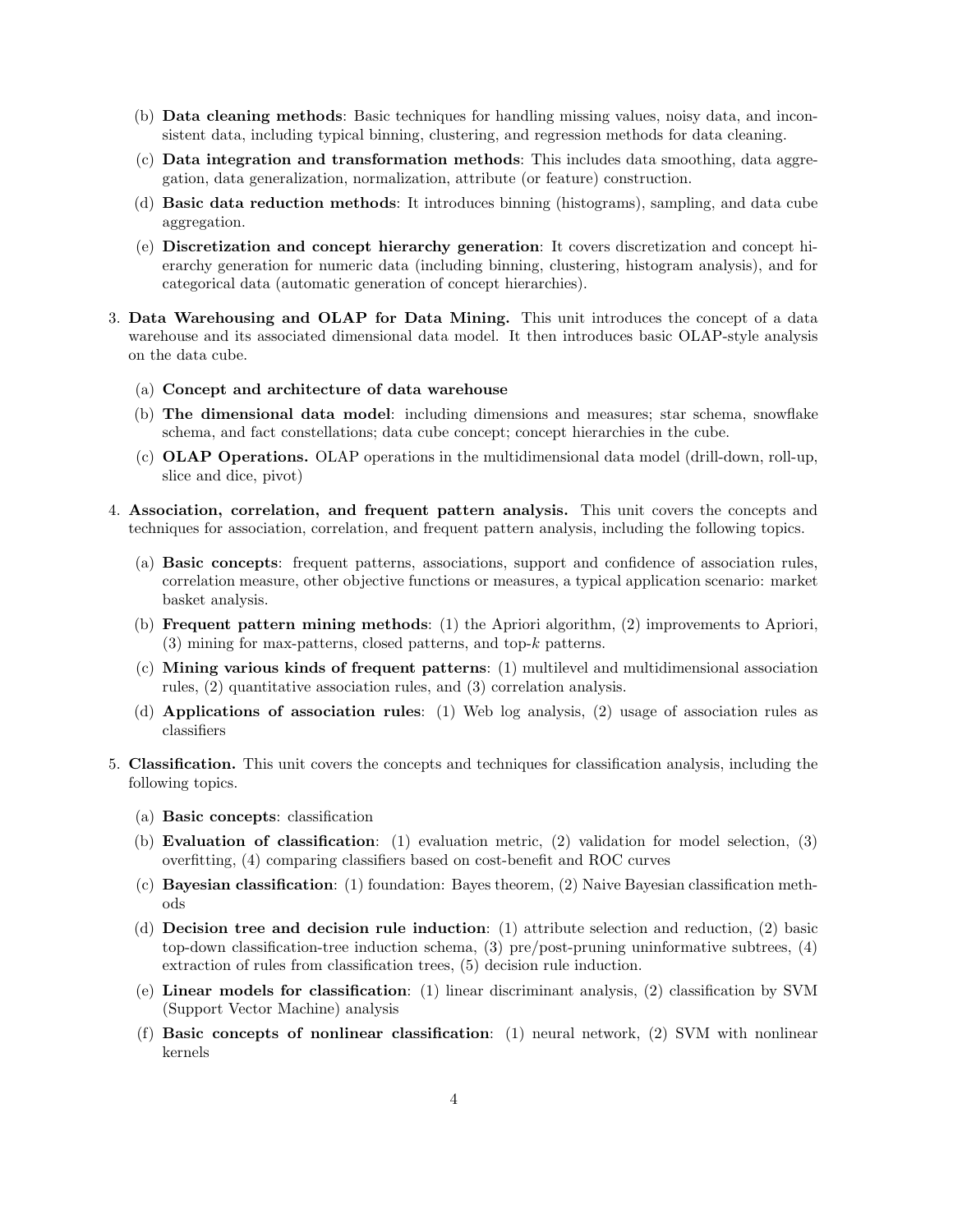- (g) Classification by lazy evaluation: (1) k-nearest neighbor classifier: basic idea and error bounds, (2) locally weighted learning
- (h) Emsemble classifier: Basic ideas why ensemble construction helps, basics of: weighted voting, bagging, boosting.
- 6. Cluster and Outlier Analysis. This unit covers the concepts and techniques for cluster and outlier analysis, including the following topics.
	- (a) Concept of cluster analysis
	- (b) Types of data and for dissimilarity computation: Interval-scaled variables, binary variables, nominal, ordinal, and ratio-scaled variables, and variables of mixed types.
	- (c) A categorization of major clustering methods
	- (d) Partition-based clustering: k-means and k-medoids algorithms, and scalable partitioning methods.
	- (e) Hierarchical clustering: agglomerative and divisive hierarchical clustering methods, microclusters: integrated and scalable hierarchical clustering methods.
	- (f) Density-based clustering: concept of density-based clustering, scalable mining of clustering structures, clustering based on density distribution functions.
	- (g) Model-based clustering: (1) The EM Algorithm, (2) neural network approach (SOM)
	- (h) Outlier analysis: Concepts and basic outlier detection methods.
- 7. Mining Time-Series and Sequence Data. This unit covers the techniques for mining time-series and sequence data, with the following topics.
	- (a) Regression analysis: (1) simple and multiple linear regression, (2) nonlinear regression, (3) logistic regression, (4) regression trees, (5) regression using Support Vector Machine, (6) other regression models.
	- (b) Trend analysis: A statistical approach
	- (c) Sequential pattern mining: Mining different kinds of sequential patterns, sequential pattern mining methods, constraint-based sequential pattern mining, closed sequential patterns, from sequential patterns to partially ordered patterns.
- 8. Text Mining and Web Mining. This unit covers the techniques for mining text and Web data, including the following topics.
	- (a) Mining text databases: (1) Text data analysis and information retrieval, (2) keyword-based association analysis, (3) document classification, (4) text clustering analysis
	- (b) Mining the World-Wide Web: (1) Mining the Web's link structures to identify authoritative Web page, (2) automatic classification of Web documents, (3) construction of a multilayered Web information base, (4) mining social networks, (5) Web resource discovery, (6) Web usage mining.
- 9. Visual Data Mining. This unit covers the visual data mining techniques, including the following topics.
	- (a) Data visualization
	- (b) Visualization of data mining results
	- (c) Visual data mining: visual classifier, projection pursuits, class-preserving projections, visualizing class-structure of high-dimensional data, class tours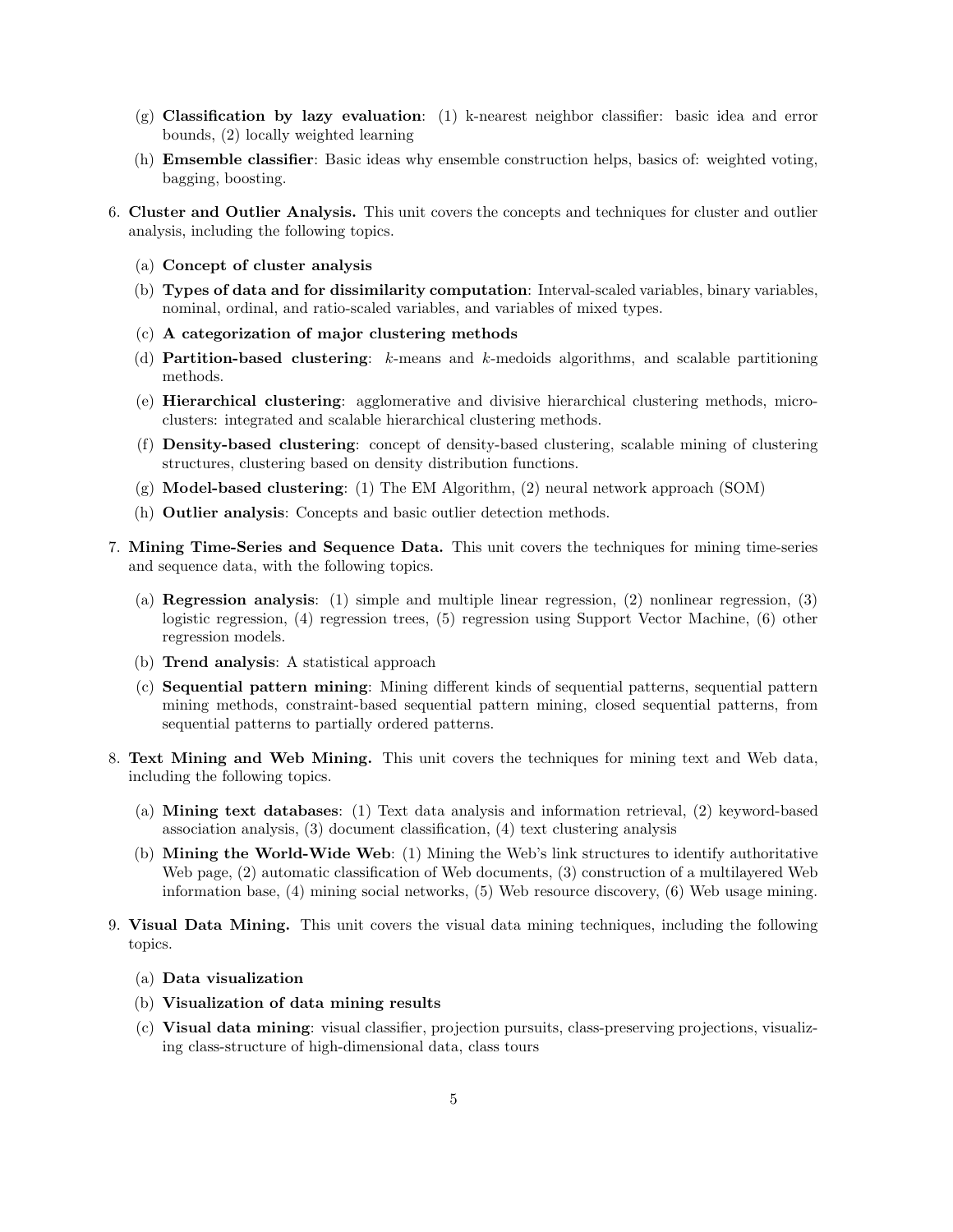#### 10. Data Mining: Industry efforts and social impacts

- (a) Social impact of data mining
- (b) Data mining and privacy
- (c) Standardization efforts
- (d) Data mining system products

### 4.2 Advanced Topics (Course II)

- 1. Advanced Data Preprocessing. This unit will cover advanced data reduction methods.
	- (a) Advanced data reduction methods: (1) dimensionality reduction (feature or attribute subset reduction), (2) numerosity reduction (regression, histogram, clustering, sampling, singular value decomposition (SVD), and discretization), and (3) data compression (lossless versus lossy compression, Fourier and wavelet transformation, and principal component analysis).
- 2. Data Warehousing, OLAP, and Data Generalization: This unit covers advanced material in data warehousing, OLAP, and data generalization
	- (a) The multidimensional data model
	- (b) Implementations of data warehouses: data integration, indexing OLAP data (bitmap index), efficient processing of OLAP queries, metadata repository, data warehouse back-end tools and utilities.
	- (c) Efficient computation of data cubes: categorization of measures: distributive, algebraic, and holistic measures, cube computation methods, iceberg cubes, top-down and bottom-up computation, computing closed and approximate data cubes.
	- (d) Other data generalization approaches: Attribute-oriented induction, mining class comparisons: discriminating between different classes.
	- (e) Exploration of data warehouse and data mining: Discovery-driven exploration of data cubes, complex aggregation at multiple granularity, cube gradient analysis, from on-line analytical processing to on-line analytical mining.

#### 3. Advanced association, correlation, and frequent pattern analysis.

- (a) Advanced frequent pattern mining methods: (1) vertical format mining, (2) pattern-growth algorithm, (3) mining closed patterns and max-patterns
- (b) Constraint-based association mining: (1) rule- and query-guided association mining, (2) anti-monotonicity, monotonicity, succinctness in constrained mining, (3) convertible constraints.
- (c) Extensions and applications of frequent pattern mining: (1) iceberg cube computation, (2) fascicles and semantic data compression, (3) frequent pattern-based classification and cluster analysis

### 4. Advanced Classification.

- (a) Bayesian belief networks: methods for (advanced) choosing BBN structure and training Bayesian belief networks
- (b) Advanced decision tree construction: (1) enhancements to basic classification tree induction, (2) scalable algorithms for classification tree induction, (3) integrating data warehousing techniques and classification tree induction, (4) classification with partially labeled data
- (c) Neural network approach for classification: (1) a multi-layer feed-forward neural network, (2) defining a network topology, (3) back-propagation, (4) interpretability of classification results.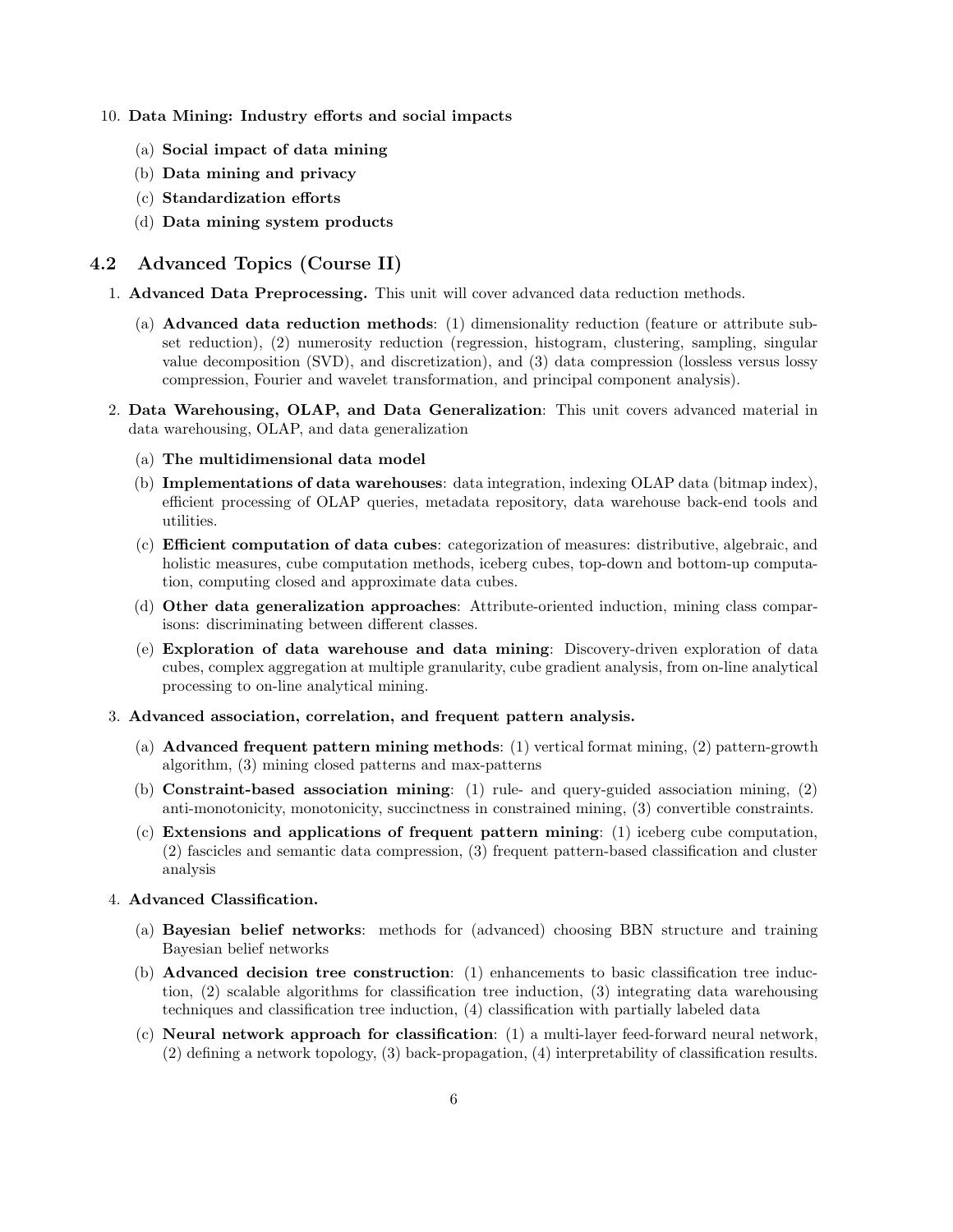- (d) Kernel methods: (1) kernel logistic regression, (2) kernel discriminant analysis, (3) advanced SVM kernel methods.
- (e) Introduction to learning theory: PAC-learnability, empirical, true and structural risk, VCtheory.
- (f) Ensemble construction: Weighted voting, bagging, weak learner, boosting, AdaBoost
- (g) Other classification methods: (1) case-based reasoning, (2) genetic algorithms, (3) rough set approach, (4) fuzzy set approach
- 5. Advanced cluster analysis.
	- (a) Grid-based clustering: A statistical information grid approach, clustering by wavelet analysis, clustering high-dimensional space.
	- (b) Clustering high-dimensional data: Subspace clustering, frequent pattern-based clustering, clustering by wavelet analysis.
	- (c) Advanced outlier analysis: Statistical-based outlier detection, distance-based outlier detection, deviation-based outlier detection, analysis of local outliers.
	- (d) Collaborative filtering:
- 6. Advanced Time-Series and Sequential Data Mining. This unit covers the advanced techniques for mining sequential data, including the following topics.
	- (a) Similarity search in time-series analysis:
	- (b) Hidden Markov models
	- (c) Periodicity analysis: Transformation-based approach, mining partial periodicity.
	- (d) Sequence segmentation: Hidden Markov model and Variable Markov model for sequence segmentation.
	- (e) **Sequence classification and clustering**: (1)  $q$ -gram based methods, keyword-based methods; (2) (high order) Markov chain, hidden Markov model; (3) suffix tree, probabilistic suffix tree, and probabilistic automata.
- 7. Mining Data Streams: This unit covers the techniques for mining stream data, including the following topics.
	- (a) What is stream data?
	- (b) Basic tools: Chernoff bounds, reservoir sampling
	- (c) Stream sample counting and frequent pattern analysis
	- (d) Classification of data streams
	- (e) Clustering data streams
	- (f) Online sensor data analysis
- 8. Mining Spatial, Spatiotemporal, and Multimedia data. This unit covers the techniques for mining spatial, spatiotemporal, and multimedia data, including the following topics.
	- (a) Mining spatial and spatiotemporal databases: (1) Spatial data cube construction and spatial OLAP, (2) spatial association and co-location analysis, (3) spatial clustering methods, (4) spatial classification and spatial trend analysis, (5) spatiotemporal data miming, (6) mining moving objects and trajectories.
	- (b) Mining multimedia databases: (1) multidimensional analysis of multimedia data, (2) similarity search in multimedia data, (3) classification and regression analysis of multimedia data, (4) mining association and correlation in multimedia data, (5) clustering multimedia data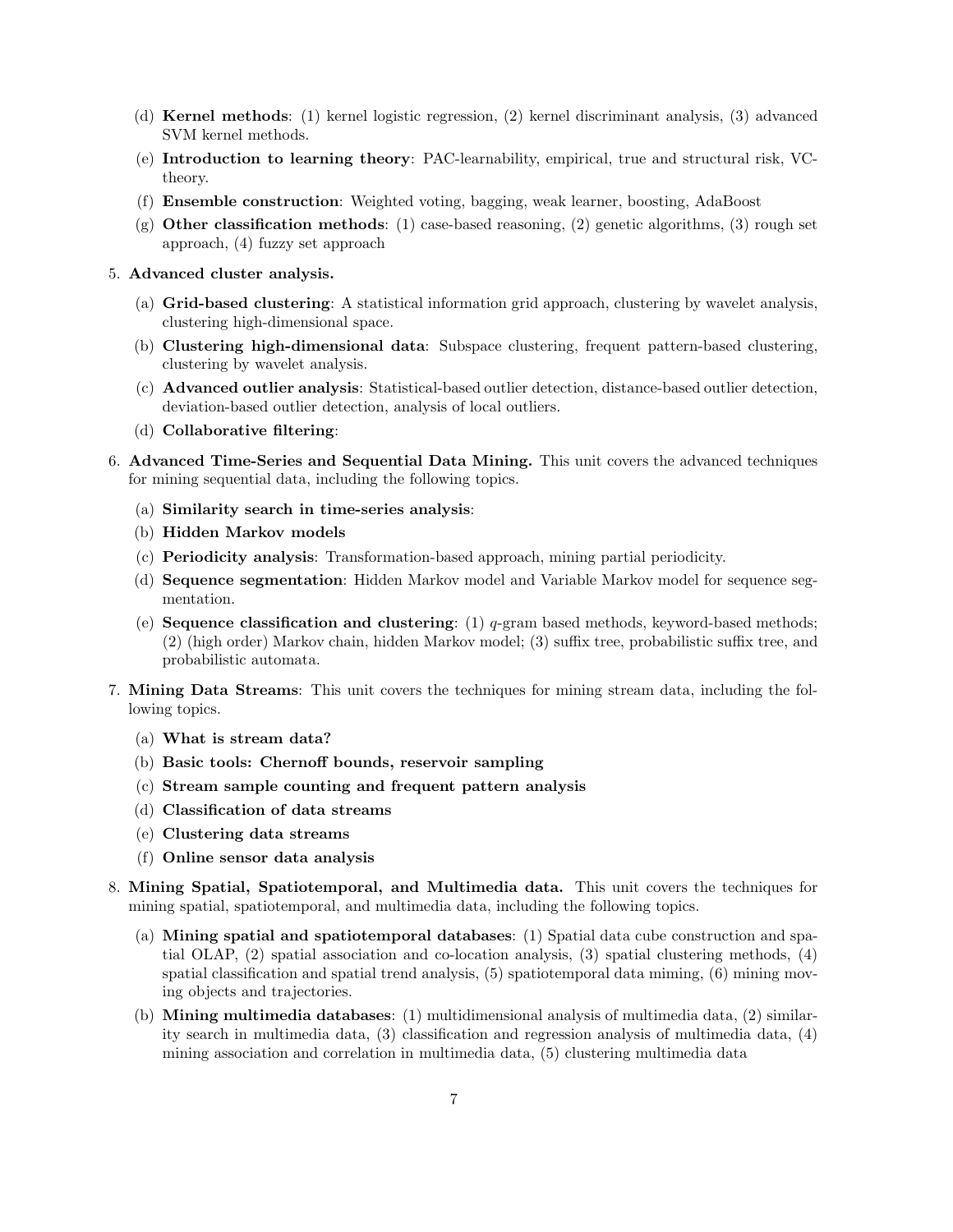- (c) Mining object databases: (1) multidimensional analysis of complex objects, (2) generalization on complex structured and semi-structured data, (3) methodology for mining complex object databases: aggregation, approximation, and progressive refinement.
- 9. Mining Biological Data: This unit covers the techniques for mining biological data, including the following topics.
	- (a) Mining DNA, RNA, and proteins: (1) Mining motif patterns, (2) searching homology in large databases, (3) phylogenetic and functional prediction.
	- (b) Mining gene expression data: (1) clustering gene expression, e.g., for gene regulatory networks, (2) classifying gene expression, e.g., for disease-sensitive gene discovery.
	- (c) Mining mass spectrometry data
	- (d) Mining and integrating knowledge from biomedical literature
	- (e) Mining inter-domain associations
- 10. Text mining. This module will cover work that applies known mining techniques to the text media, emphasizing the new issues which arise.
	- (a) Text representation: Set-of-words, bag-of-words, vector-space model; the issue of large raw dimensionality
	- (b) Dimensionality reduction: PCA, SVD, latent semantic indexing
	- (c) Text clustering: agglomerative, k-means, EM; effect of a large number of noise dimensions, partial supervision
	- (d) Feature selection in high dimensions
	- (e) Naive Bayes classification: Poor density estimates, small-degree Bayesian belief network induction
	- (f) Discriminative learning: maximum entropy, logistic regression, and support vector learning
	- (g) Shallow linguistics: Phrase detection, part-of-speech tagging, named entity extraction, word sense disambiguation
- 11. **Hypertext and Web mining.** This module will cover work that is specific to analyzing hypermedia, i.e., involving hierarchical tagging languages and hyperlinks in conjunction with text.
	- (a) Web modeling: The Web as an evolving, collaborative, populist social network: aggregate graph-structure of the Web, preferential attachment linking models and experimental validation
	- (b) Link mining and social network analysis: Links as endorsement: PageRank and HITS algorithms to identify authoritative Web pages; connections with bibliometry
	- (c) The PageRank algorithm: Integrating page content and page layout with link structure; topicsensitive PageRanks; Google
	- (d) Mining by exploiting text and links: Exploiting text and links for better clustering and classification; unified probabilistic models for text and links
	- (e) Structured data extraction: Information extraction, exploiting markup structure to extract structured data from pages meant for human consumption
	- (f) Multidimensional Web databases: Automatic construction of multilayered Web information base; discovering entities and relations on the Web (WebKB)
	- (g) Exploration and resource discovery on the Web: reinforcement learning, other approaches
	- (h) Web usage mining and adaptive Web sites: Reorganizing Web sites by mining log data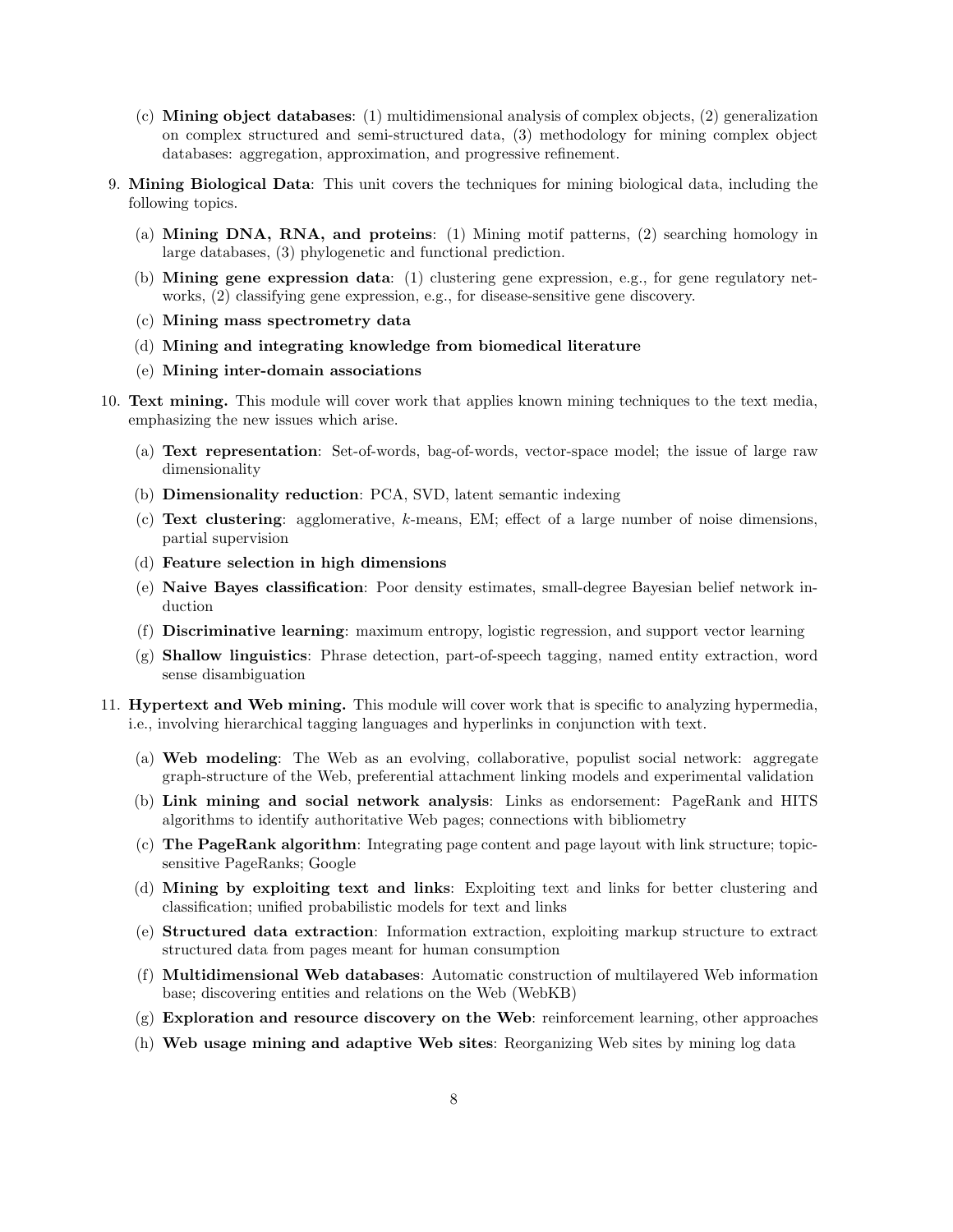- 12. Data Mining Languages, Standards, and System Architectures. This unit covers the issues related to data mining languages, standards, and system architectures, including the following topics.
	- (a) Data mining primitives: what defines a data mining task? task-relevant data, the kind of knowledge to be mined, background knowledge: concept hierarchies, user-specified constraints, interestingness measures, presentation of discovered patterns
	- (b) Data mining languages, user interfaces, and standardization efforts
	- (c) Architectures of data mining systems
- 13. Data Mining Applications. This unit covers the issues related to domain-specific data mining applications, including the following topics. (Note: Some of these themes, if concrete and good materials are available, should go into the Foundations part as case studies.)
	- (a) Data mining for financial data analysis
	- (b) Data mining for the retail industry
	- (c) Data mining for the telecommunication industry
	- (d) Data mining for intrusion detection
	- (e) Data mining in scientific and statistical applications
	- (f) Data mining in software engineering and computer system analysis
- 14. Data Mining and Society. This unit covers the issues related to social impacts of data mining, including the following topics.
	- (a) Social impacts of data mining
	- (b) Data mining vs. data security and privacy
	- (c) Privacy-preserving data mining
- 15. Trends in Data Mining. This unit covers the major trends in data mining, including the following topics.
	- (a) Setting solid theoretical foundations for data mining
	- (b) Mining deep in specific applications
	- (c) Ubiquitous and invisible data mining
	- (d) Integrated data and information systems

### 5 Different course modules and educational goals

Since the course can be taught in different fields, such as computer science, business, and statistics, and with different emphases, such as database, information systems, and machine learning, we should not expect the material will be covered in full spectrum with similar emphasis. We plan to insert some modules based on the feedbacks of instructors who have taught materials in specific fields.